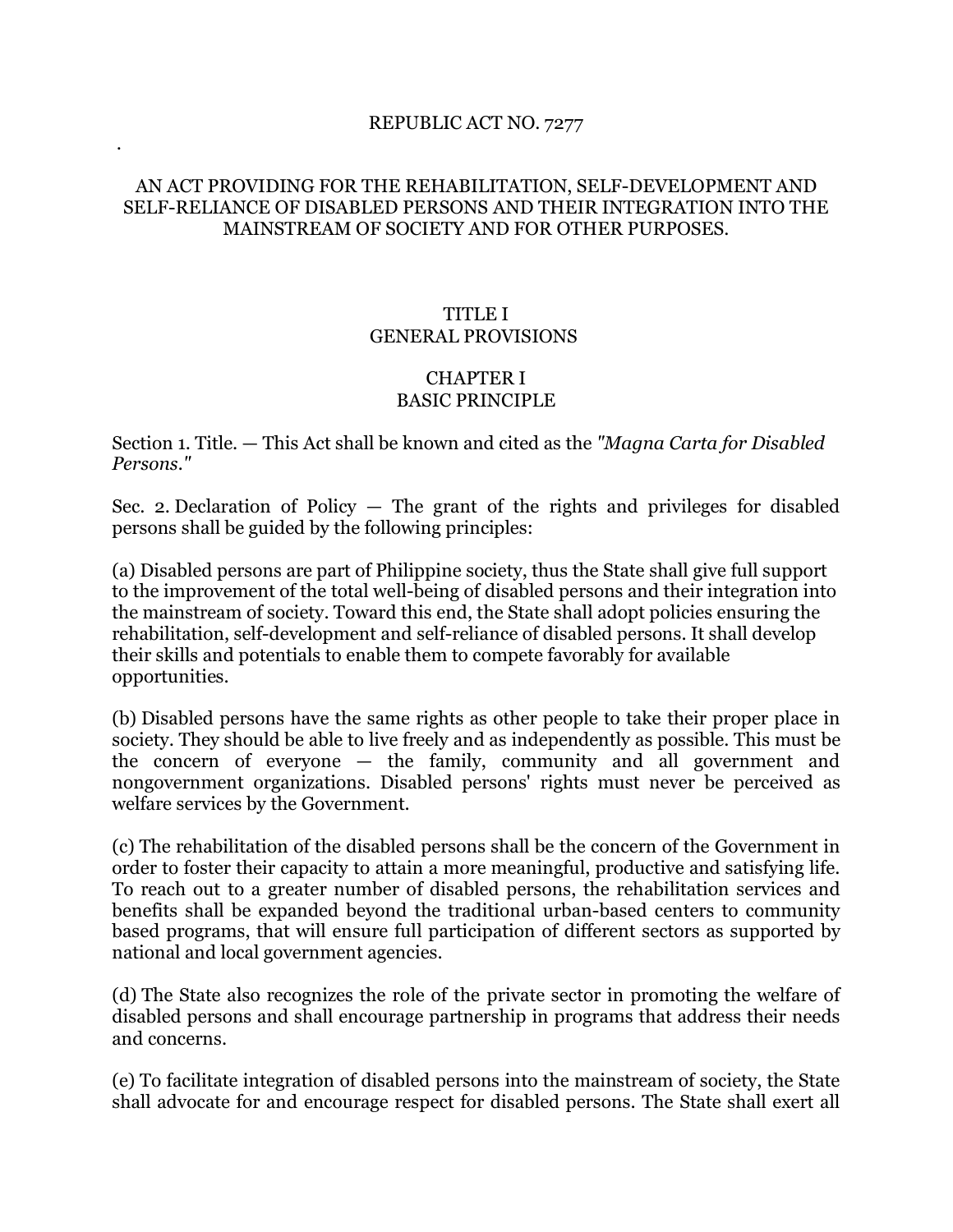efforts to remove all social, cultural, economic, environmental and attitudinal barriers that are prejudicial to disabled persons.

Sec. 3. Coverage. — This Act shall cover all disabled persons and, to the extent herein provided, departments, offices and agencies of the National Government or nongovernment organizations involved in the attainment of the objectives of this Act.

Sec. 4. Definition of Terms. — For purposes of this Act, these terms are defined as follows:

(a) Disabled persons are those suffering from restriction or different abilities, as a result of a mental, physical or sensory impairment, to perform an activity in the manner or within the range considered normal for a human being;

(b) Impairment is any loss, diminution or aberration of psychological, physiological, or anatomical structure or function;

(c) Disability shall mean 1) a physical or mental impairment that substantially limits one or more psychological, physiological or anatomical function of an individual or activities of such individual; 2) a record of such an impairment; or 3) being regarded as having such an impairment;

(d) Handicap refers to a disadvantage for a given individual, resulting from an impairment or a disability, that limits or prevents the function or activity, that is considered normal given the age and sex of the individual;

(e) Rehabilitation is an integrated approach to physical, social, cultural, spiritual, educational and vocational measures that create conditions for the individual to attain the highest possible level of functional ability;

(f) Social Barriers refer to the characteristics of institutions, whether legal, economic, cultural, recreational or other, any human group, community, or society which limit the fullest possible participation of disabled persons in the life of the group. Social barriers include negative attitudes which tend to single out and exclude disabled persons and which distort roles and inter-personal relationships;

(g) Auxiliary Aids and Services include:

(1) qualified interpreters or other effective methods of delivering materials to individuals with hearing impairments;

(2) qualified readers, taped tests, or other effective methods of delivering materials to individuals with visual impairments;

(3) acquisition or modification of equipment or devices; and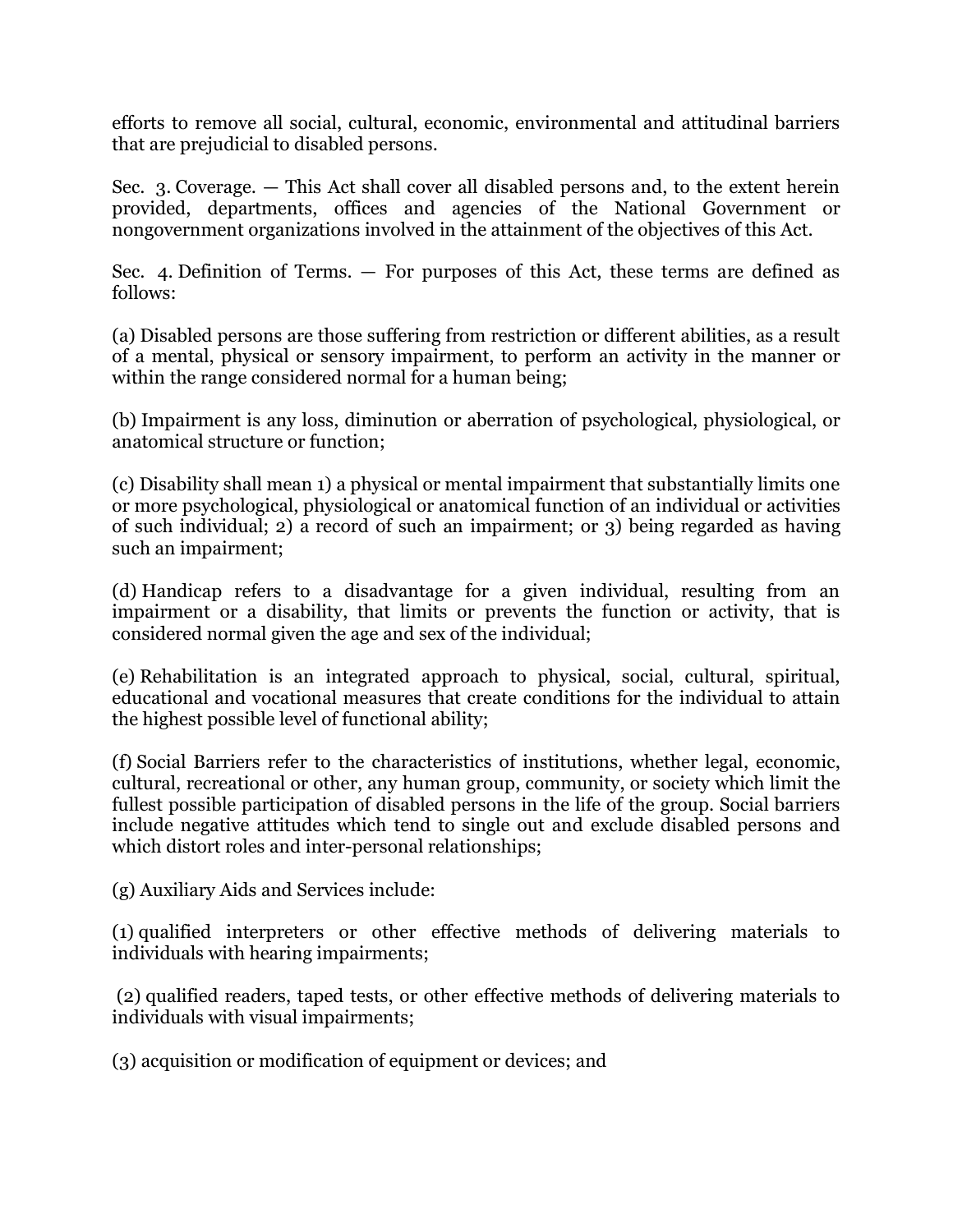(4) other similar services and actions or all types of aids and services that facilitate the learning process of people with mental disability.

(h) Reasonable Accommodation include 1) improvement of existing facilities used by employees in order to render these readily accessible to and usable by disabled persons; and 2) modification of work schedules, reassignment to a vacant position, acquisition or modification of equipment or devices, appropriate adjustments or modifications of examinations, training materials or company policies, rules and regulations, the provision of auxiliary aids and services, and other similar accommodations for disabled persons;

(i) Sheltered Employment refers to the provision of productive work for disabled persons through workshops providing special facilities, income-producing projects or homework schemes with a view to giving them the opportunity to earn a living thus enabling them to acquire a working capacity required in open industry;

(j) Auxiliary Social Services are the supportive activities in the delivery of social services to the marginalized sectors of society;

(k) Marginalized Disabled Persons refer to disabled persons who lack access to rehabilitative services and opportunities to be able to participate fully in socioeconomic activities and who have no means of livelihood and whose incomes fall below the poverty threshold;

(l) Qualified Individual with a Disability shall mean an individual with a disability who, with or without reasonable accommodations, can perform the essential functions of the employment position that such individual holds or desires. However, consideration shall be given to the employer's judgment as to what functions of a job are essential, and if an employer has prepared a written description before advertising or interviewing applicants for the job, this description shall be considered evidence of the essential functions of the job;

(m) Readily Achievable means a goal can be easily attained and carried out without much difficulty or expense. In determining whether an action is readily achievable, factors to be considered include —

(1) the nature and cost of the action;

(2) the overall financial resources of the facility or facilities involved in the action; the number of persons employed at such facility; the effect on expenses and resources, or the impact otherwise of such action upon the operation of the facility;

(3) the overall financial resources of the covered entity with respect to the number of its employees; the number, type and location of its facilities; and

(4) the type of operation or operations of the covered entity, including the composition, structure and functions of the work force of such entity; the geographic separateness,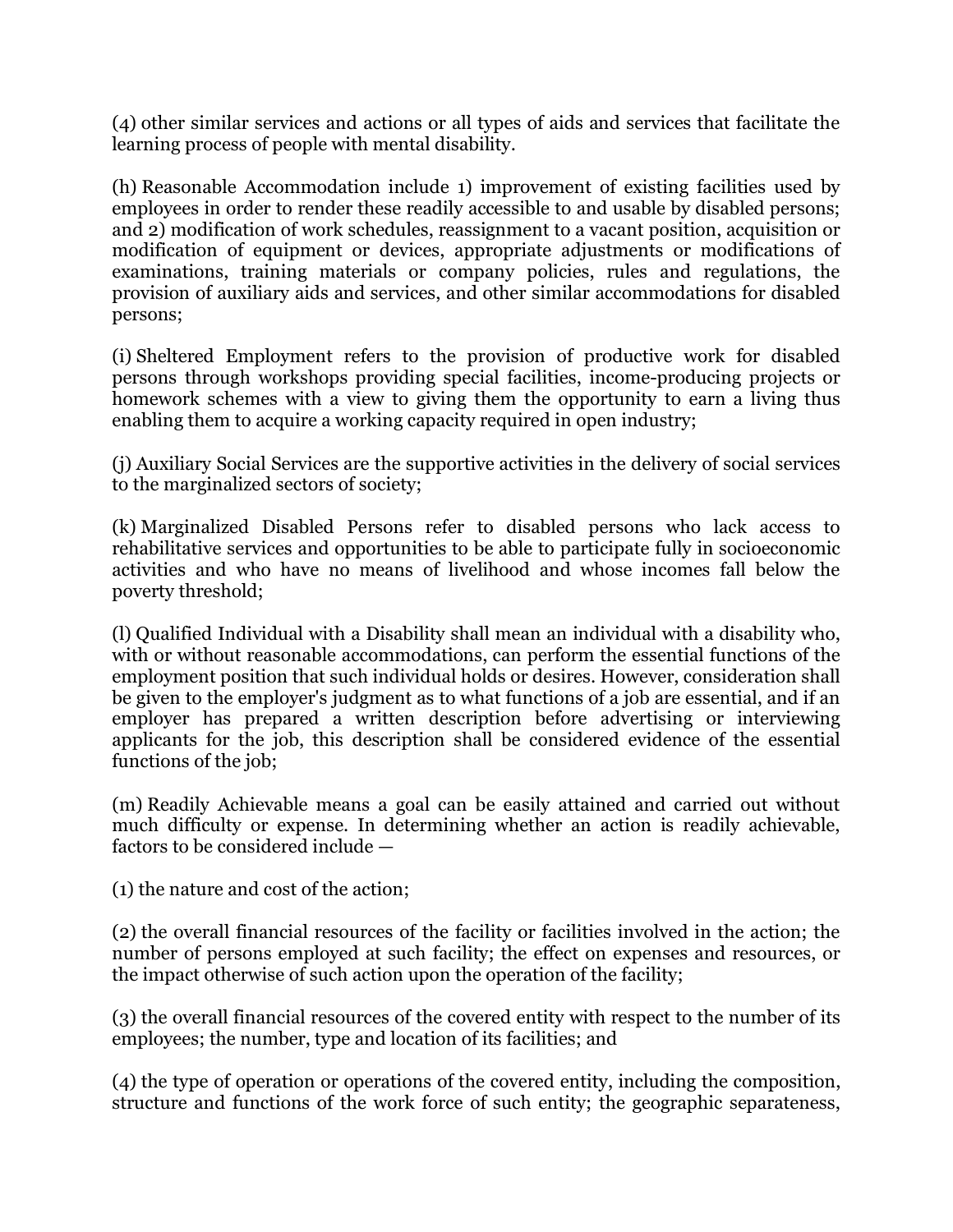administrative or fiscal relationship of the facility or facilities in question to the covered entity.

(n) Public Transportation means transportation by air, land and sea that provides the public with general or special service on a regular and continuing basis;

(o) Covered Entity means an employer, employment agency, labor organization or jointlabor management committee; and

(p) Commerce shall be taken to mean as travel, trade, traffic, commerce, transportation, or communication among the provinces or between any foreign country or any territory or possession and any province.

# TITLE II RIGHTS AND PRIVILEGES OF DISABLED PERSONS

## CHAPTER I EMPLOYMENT

Sec. 5. Equal Opportunity for Employment. — No disable person shall be denied access to opportunities for suitable employment. A qualified disabled employee shall be subject to the same terms and conditions of employment and the same compensation, privileges, benefits, fringe benefits, incentives or allowances as a qualified able bodied person.

Five percent (5%) of all casual emergency and contractual positions in the Departments of Social Welfare and Development; Health; Education, Culture and Sports; and other government agencies, offices or corporations engaged in social development shall be reserved for disabled persons.

Sec. 6. Sheltered Employment — If suitable employment for disabled persons cannot be found through open employment as provided in the immediately preceding Section, the State shall endeavor to provide it by means of sheltered employment. In the placement of disabled persons in sheltered employment, it shall accord due regard to the individual qualities, vocational goals and inclinations to ensure a good working atmosphere and efficient production.

Sec. 7. Apprenticeship. — Subject to the provisions of the Labor Code as amended, disabled persons shall be eligible as apprentices or learners: Provided, That their handicap is not as much as to effectively impede the performance of job operations in the particular occupation for which they are hired; Provided, further, That after the lapse of the period of apprenticeship, if found satisfactory in the job performance, they shall be eligible for employment.

Sec. 8. Incentives for Employers.  $-$  (a) To encourage the active participation of the private sector in promoting the welfare of disabled persons and to ensure gainful employment for qualified disabled persons, adequate incentives shall be provided to private entities which employ disabled persons.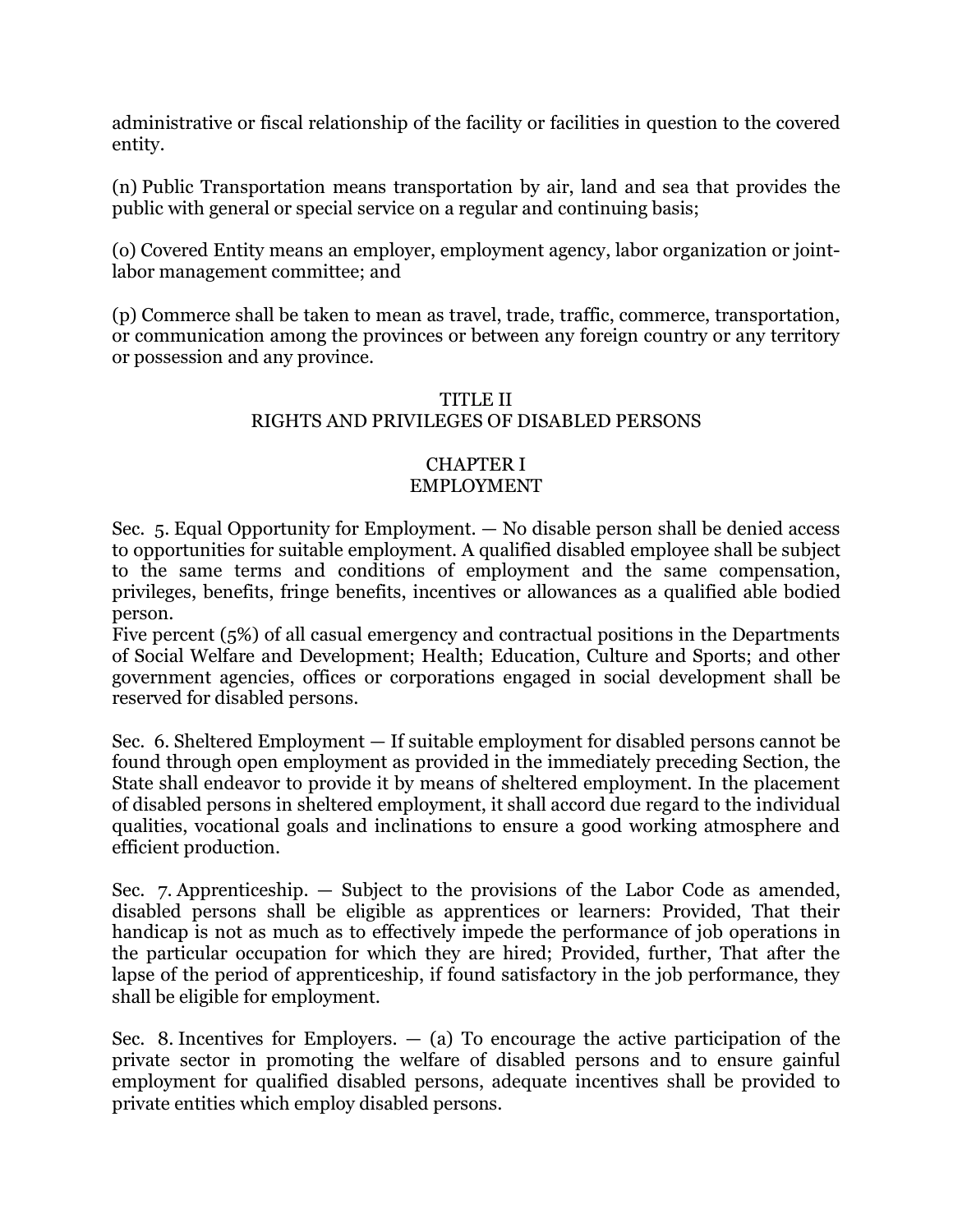(b) Private entities that employ disabled persons who meet the required skills or qualifications, either as regular employee, apprentice or learner, shall be entitled to an additional deduction, from their gross income, equivalent to twenty-five percent (25%) of the total amount paid as salaries and wages to disabled persons: Provided, however, That such entities present proof as certified by the Department of Labor and Employment that disabled persons are under their employ: Provided, further, That the disabled employee is accredited with the Department of Labor and Employment and the Department of Health as to his disability, skills and qualifications.

(c) Private entities that improve or modify their physical facilities in order to provide reasonable accommodation for disabled persons shall also be entitled to an additional deduction from their net taxable income, equivalent to fifty percent (50%) of the direct costs of the improvements or modifications. This Section, however, does not apply to improvements or modifications of facilities required under Batas Pambansa Bilang 344.

Sec. 9. Vocational Rehabilitation. — Consistent with the principle of equal opportunity for disabled workers and workers in general, the State shall take appropriate vocational rehabilitation measures that shall serve to develop the skills and potentials of disabled persons and enable them to compete favorably for available productive and remunerative employment opportunities in the labor market.

The State shall also take measures to ensure the provision of vocational rehabilitation and livelihood services for disabled persons in the rural areas. In addition, it shall promote cooperation and coordination between the government and nongovernmental organizations and other private entities engaged in vocational rehabilitation activities.

The Department of Social Welfare and Development shall design and implement training programs that will provide disabled persons with vocational skills to enable them to engage in livelihood activities or obtain gainful employment. The Department of Labor and Employment shall likewise design and conduct training programs geared towards providing disabled persons with skills for livelihood.

Sec. 10. Vocational Guidance and Counseling. — The Department of Social and Welfare and Development, shall implement measures providing and evaluating vocational guidance and counseling to enable disabled persons to secure, retain and advance in employment. It shall ensure the availability and training of counselors and other suitably qualified staff responsible for the vocational guidance and counseling of disabled persons.

Sec. 11. Implementing Rules and Regulations. — The Department of Labor and Employment shall in coordination with the Department of Social Welfare and Development (DSWD) and National Council for the Welfare of the Disabled Persons (NCWDP) shall promulgate the rules and regulations necessary to implement the provisions under this Chapter.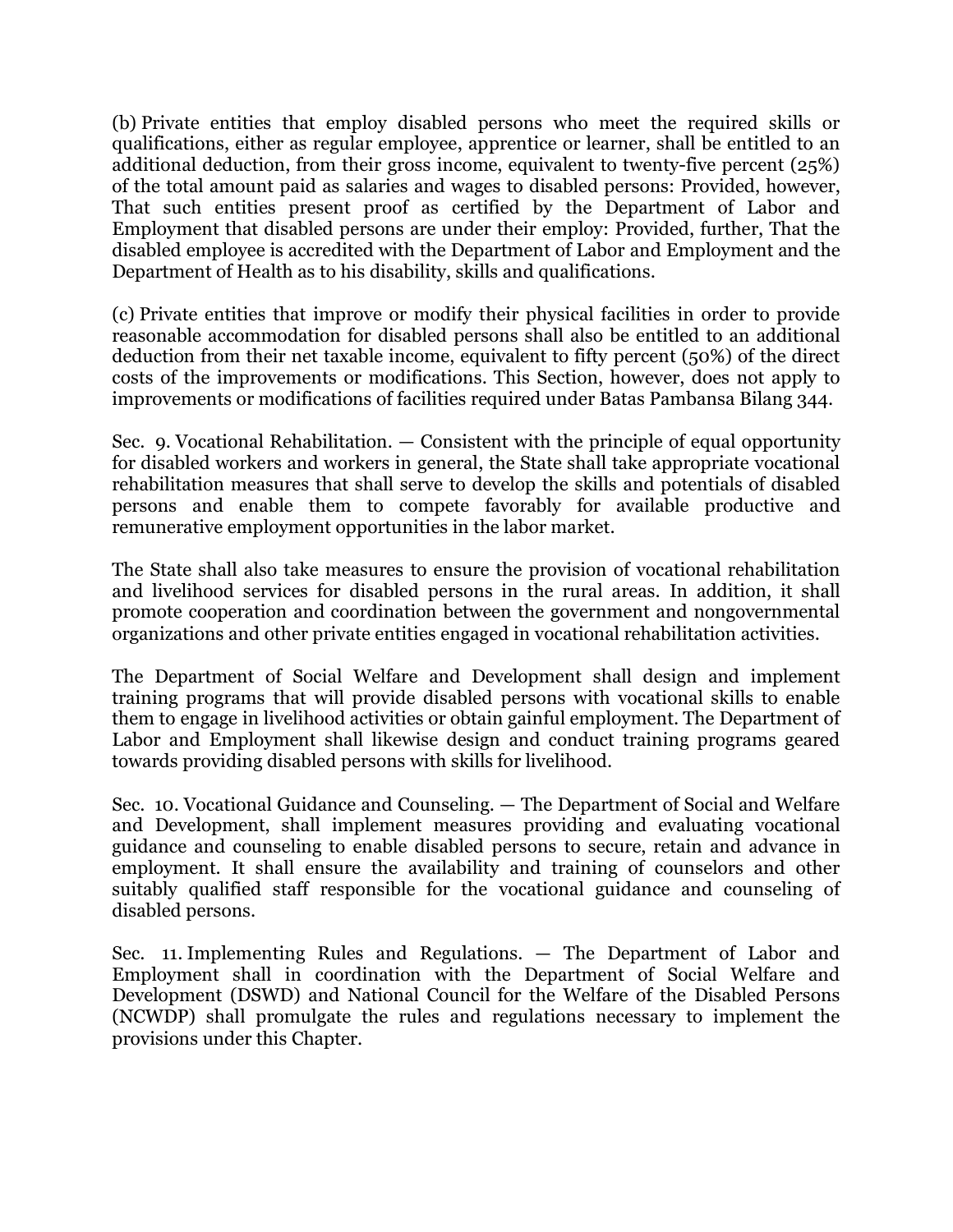## CHAPTER II EDUCATION

Sec. 12. Access to Quality Education. — The State shall ensure that disabled persons are provided with access to quality education and ample opportunities to develop their skills. It shall take appropriate steps to make such education accessible to all disabled persons. It shall be unlawful for any learning institution to deny a disabled person admission to any course it offers by reason of handicap or disability.

The State shall take into consideration the special requirements of disabled persons in the formulation of educational policies and programs. It shall encourage learning institutions to take into account the special needs of disabled persons with respect to the use of school facilities, class schedules, physical education requirements, and other pertinent consideration.

The State shall also promote the provision by learning institutions, especially higher learning institutions of auxiliary services that will facilitate the learning process for disabled persons.

Sec. 13. Assistance to Disabled Students. — The State shall provide financial assistance to economically marginalized but deserving disabled students pursuing post secondary or tertiary education. Such assistance may be in the form of scholarship grants, student loan programs, subsidies, and other incentives to qualified disabled students in both public and private schools. At least five percent (5%) of the allocation for the Private Education Student Financial Assistance Program created by virtue of R.A. 6725 shall be set aside for disabled students pursuing vocational or technical and degree courses.

Sec. 14. Special Education. — The State shall establish, maintain and support complete, adequate and integrated system of special education for the visually impaired, hearing impaired, mentally retarded persons and other types of exceptional children in all regions of the country. Toward this end, the Department of Education, Culture and Sports shall establish, special education classes in public schools in cities, or municipalities. It shall also establish, where viable, Braille and Record Libraries in provinces, cities or municipalities.

The National Government shall allocate funds necessary for the effective implementation of the special education program nationwide. Local government units may likewise appropriate counterpart funds to supplement national funds.

Sec. 15. Vocational or Technical and Other Training Programs. — The State shall provide disabled persons with training in civics, vocational efficiency, sports and physical fitness, and other skills. The Department of Education, Culture and Sports shall establish in at least one government-owned vocational and technical school in every province a special vocational and technical training program for disabled persons. It shall develop and implement sports and physical fitness programs specifically designed for disabled persons taking into consideration the nature of their handicap.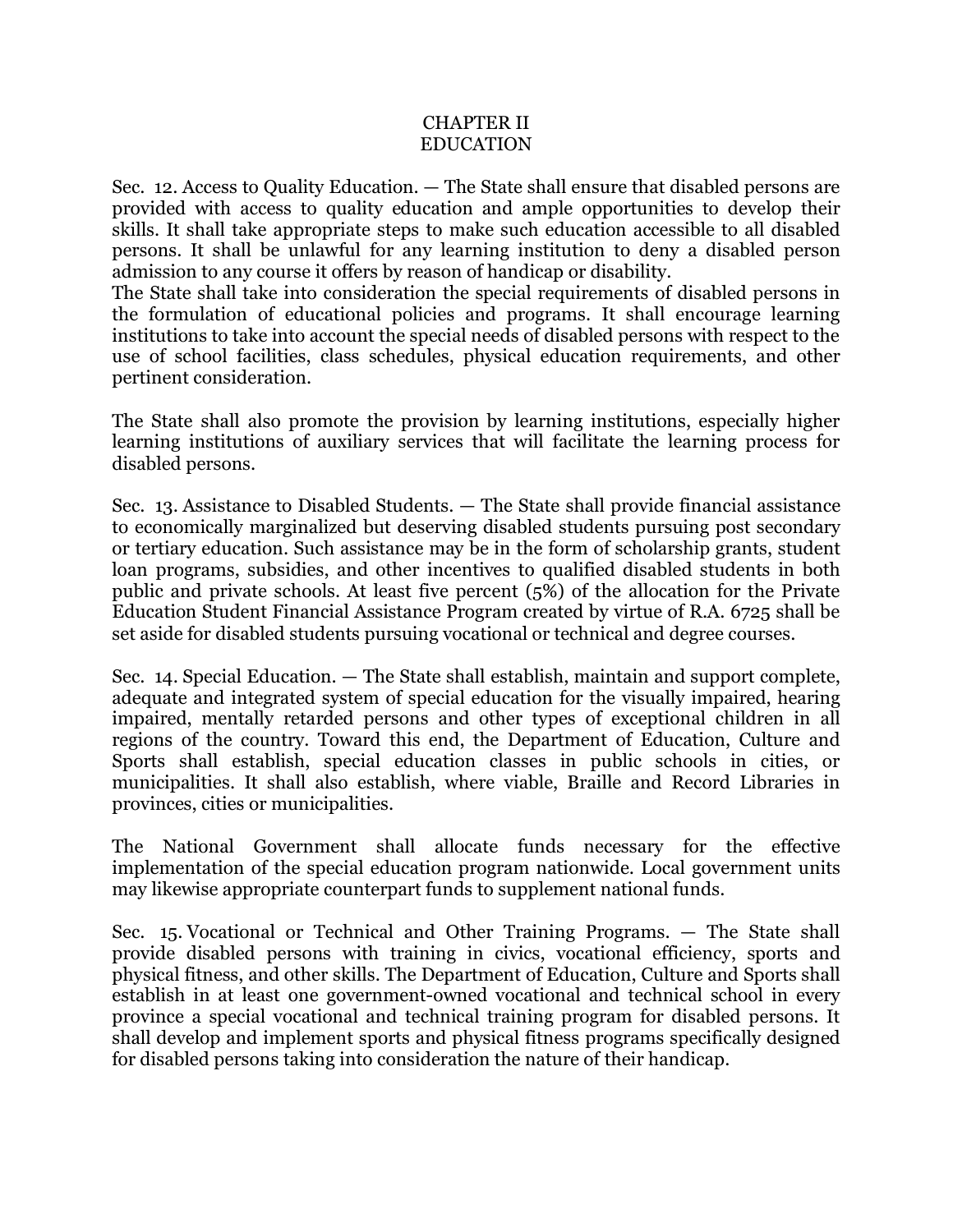Sec. 16. Non-Formal Education. — The State shall develop non-formal education programs intended for the total human development of disabled persons. It shall provide adequate resources for non-formal education programs and projects that cater to the special needs of disabled persons.

Sec. 17. State Universities and Colleges. — If viable and needed, the State University or State College in each region or province shall be responsible for (a) the development of material appliances and technical aids for disabled persons; (b) the development of training materials for vocational rehabilitation and special education instructions; (c) the research on special problems, particularly of the visually-impaired, hearingimpaired, speech-impaired, and orthopedically-impaired students, mentally retarded, and multi-handicapped and others, and the elimination of social barriers and discrimination against disabled persons; and (d) inclusion of the Special Education for Disabled (SPED) course in the curriculum.

The National Government shall provide these state universities and colleges with necessary special facilities for visually-impaired, hearing-impaired, speech-impaired, and orthopedically-impaired students. It shall likewise allocate the necessary funds in support of the above.

#### CHAPTER III HEALTH

Sec. 18. National Health Program. — The Department of Health in coordination with the National Council for the Welfare of Disabled Persons, shall institute a national health program which shall aim to attain the following:

(a) prevention of disability, whether occurring prenatally or postnatally;

(b) recognition and early diagnosis of disability; and

(c) early rehabilitation of the disabled.

Sec. 19. Rehabilitation Centers. — The Department of Health shall establish medical rehabilitation centers in government provincial hospitals, and shall include in its annual appropriation the necessary funds for the operation of such centers.

The Department of Health shall formulate and implement a program to enable marginalized disabled persons to avail of free rehabilitation services in government hospitals.

Sec. 20. Health Services. — The State shall protect and promote the right to health of disabled persons and shall adopt an integrated and comprehensive approach to their health development which shall make essential health services available to them at affordable cost.

The National Government shall provide an integrated health service for disabled persons which shall include, but not limited to, the following: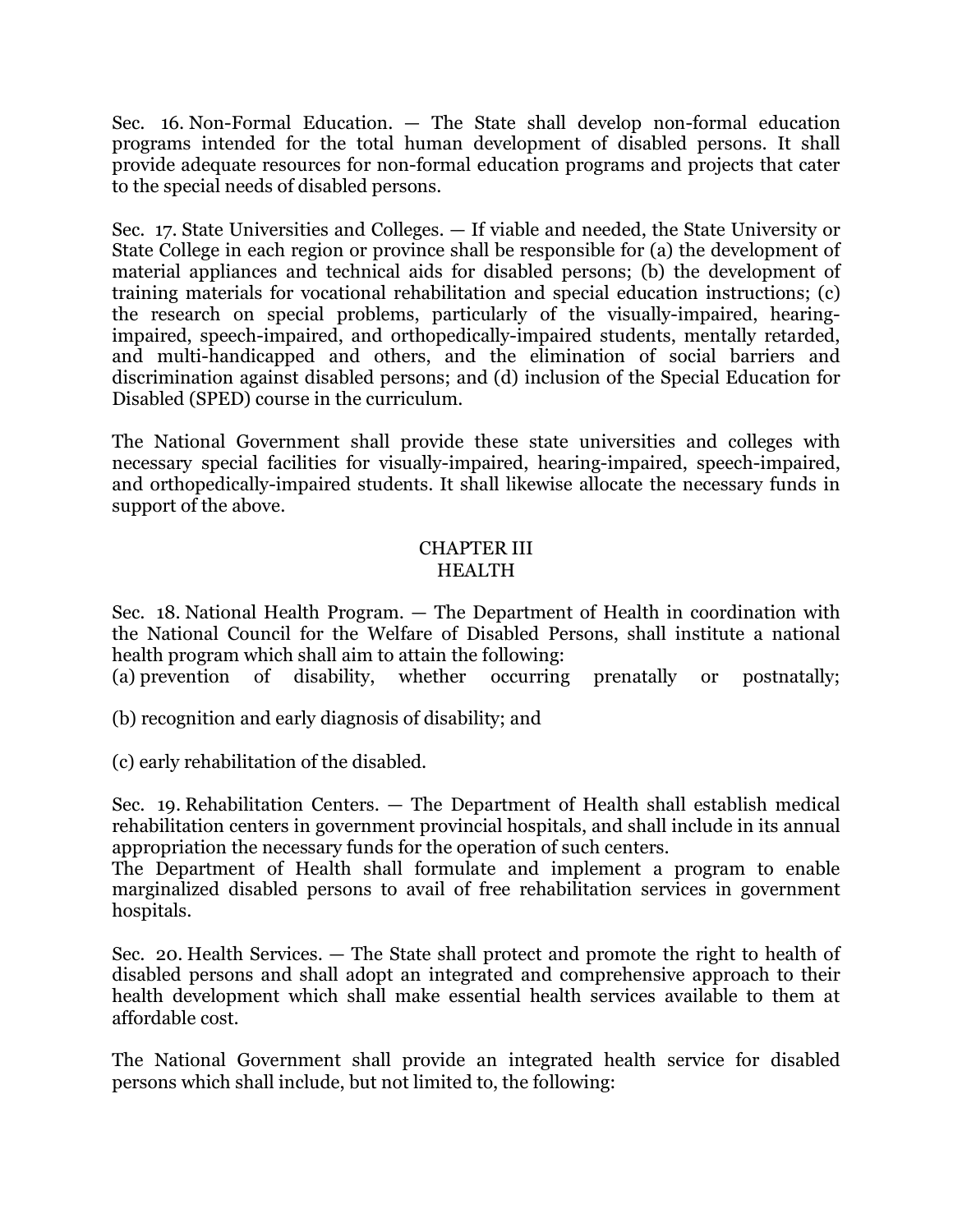(a) prevention of disability through immunization, nutrition, environmental protection and preservation, and genetic counseling; and early detection of disability and timely intervention to arrest disabling condition; and

(b) medical treatment and rehabilitation.

The Department of Health shall field medical personnel specializing in the treatment and rehabilitation of disabled persons to provincial hospitals and, when viable, to municipal health centers. It shall also train its field health personnel in the provision of medical attention to disabled persons. It shall further ensure that its field health units have the necessary capabilities to fit prosthetic and orthotic appliances on disabled persons.

## CHAPTER IV AUXILIARY SOCIAL SERVICES

Sec. 21. Auxiliary Social Services. — The State shall ensure that marginalized persons are provided with the necessary auxiliary services that will restore their social functioning and participation in community affairs. Towards this end, the Department of Social Welfare and Development shall develop and implement programs on auxiliary social services that respond to the needs of marginalized disabled persons. The components of such a program shall be as follows:

(a) assistance in the acquisition of prosthetic devices and medical intervention of specialty services;

(b) provision of specialized training activities designed to improve functional limitations of disabled persons related to communication skills;

(c) development among disabled persons of a positive self-image through the provision of counseling, orientation and mobility and strengthening daily living capability;

(d) provision of family care services geared towards developing the capability of families to respond to the needs of the disabled members of the family;

(e) provision of substitute family care services and the facilities therefor for abandoned, neglected, abused and unattached disabled persons who need custodial care;

(f) provision of after care and follow-up services for the continued rehabilitation in a community-based setting of disabled persons who were released from residential care or rehabilitation centers; and

(g) provision of day care services for disabled children of pre-school age.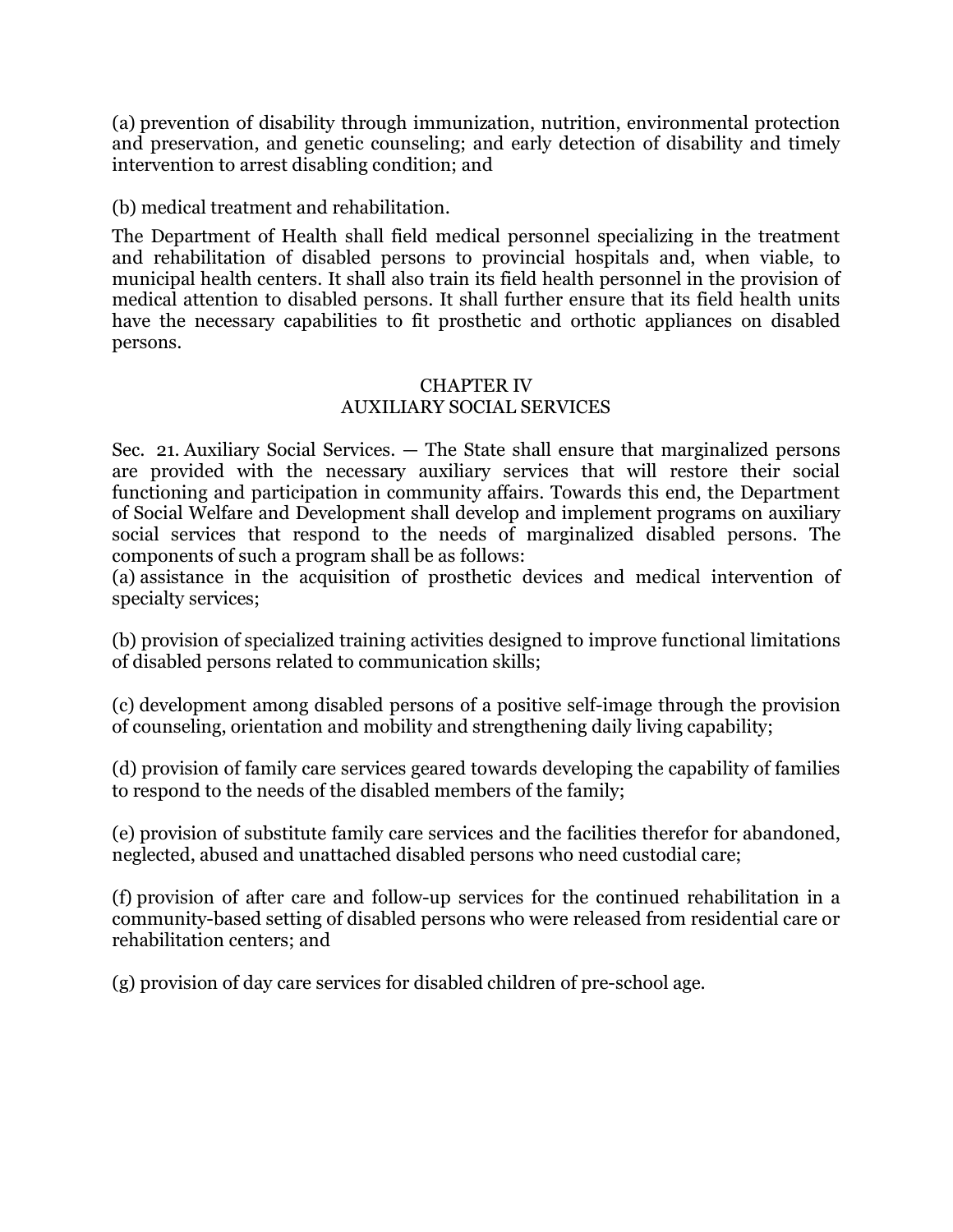#### CHAPTER V TELECOMMUNICATIONS

Sec. 22. Broadcast Media. — Television stations shall be encouraged to provide a sign language inset or subtitles in at least one (1) newscast program a day and special programs covering events of national significance.

Sec. 23. Telephone Services. — All telephone companies shall be encouraged to install special telephone devices or units for the hearing-impaired and ensure that they are commercially available to enable them to communicate through the telephone system.

Sec. 24. Free Postal Charges for the Disabled. — Postal charges shall be free on the following:

(a) articles and literatures like books and periodicals, orthopedic and other devices, and teaching aids for the use of the disabled sent by mail within the Philippines and abroad; and

(b) aids and orthopedic devices for the disabled sent by abroad by mail for repair:

Provided, That the aforesaid items are for personal purposes only: Provided, further, That the disabled person is a marginalized disabled as certified by the Social Welfare and Development Office of the local government unit concerned or the Department of Social Welfare and Development.

#### CHAPTER VI ACCESSIBILITY

Sec. 25. Barrier-Free Environment. — The State shall ensure the attainment of a barrier-free environment that will enable disabled persons to have access in public and private buildings and establishments and such other places mentioned in Batas Pambansa Bilang 344, otherwise known as the "Accessibility Law".

The national and local governments shall allocate funds for the provision of architectural facilities or structural features for disabled persons in government buildings and facilities.

Sec. 26. Mobility. — The State shall promote the mobility of disabled persons. Disabled persons shall be allowed to drive motor vehicles, subject to the rules and regulations issued by the Land Transportation Office pertinent to the nature of their disability and the appropriate adaptations or modifications made on such vehicles.

Sec. 27. Access to Public Transport Facilities. — The Department of Social Welfare and Development shall develop a program to assist marginalized disabled persons gain access in the use of public transport facilities. Such assistance may be in the form of subsidized transportation fare.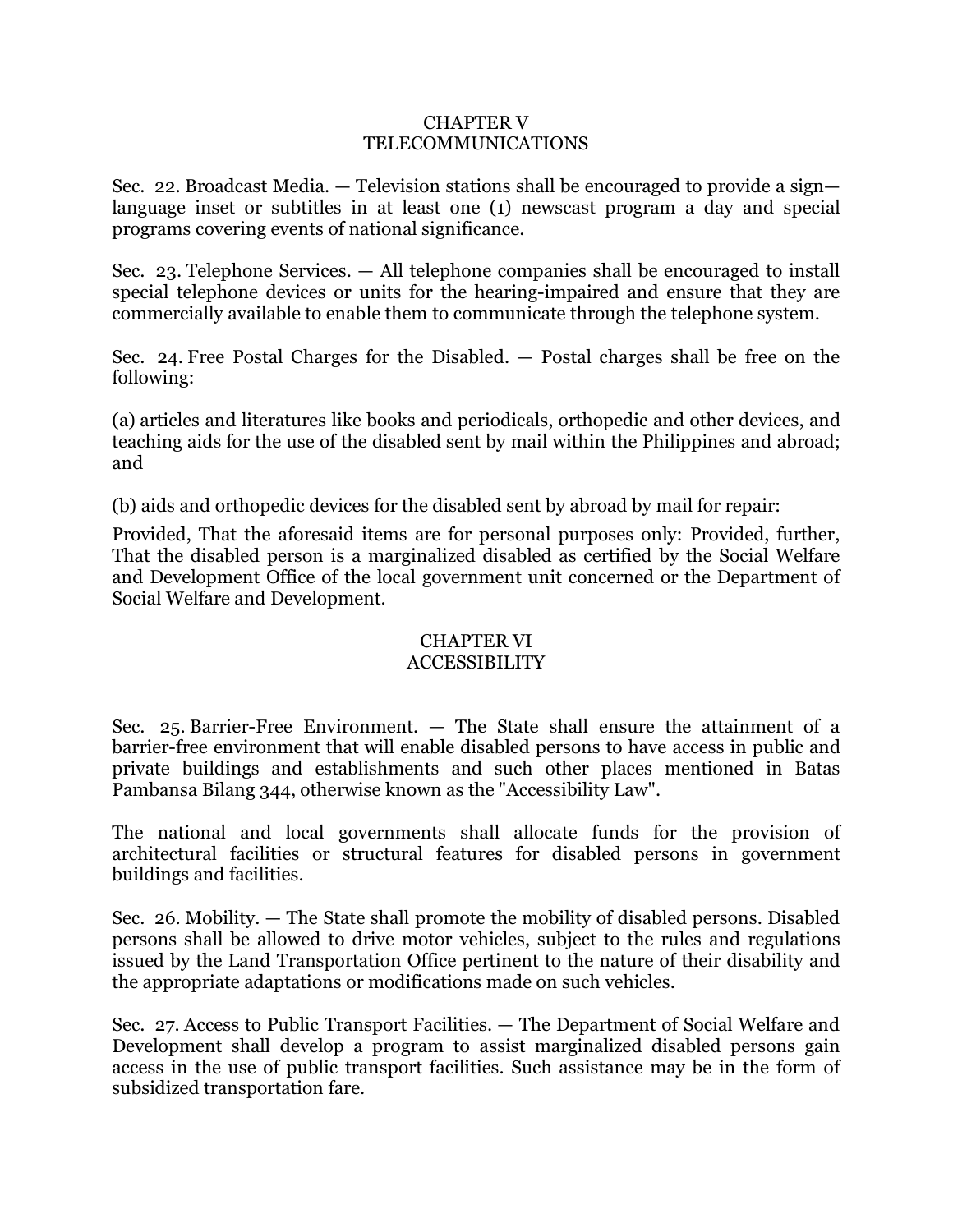The said department shall also allocate such funds as may be necessary for the effective implementation of the public transport program for the disabled persons.

The "Accessibility Law", as amended, shall be made suppletory to this Act.

Sec. 28. Implementing Rules and Regulations. — The Department of Transportation and Communications shall formulate the rules and regulations necessary to implement the provisions of this Chapter.

## CHAPTER VII POLITICAL AND CIVIL RIGHTS

Sec. 29. System of Voting. — Disabled persons shall be allowed to be assisted by a person of his choice in voting in the national or local elections. The person thus chosen shall prepare the ballot for the disabled voter inside the voting booth. The person assisting shall bind himself in a formal document under oath to fill out the ballot strictly in accordance with the instructions of the voter and not to reveal the contents of the ballot prepared by him. Violation of this provision shall constitute an election offense. Polling places should be made accessible to disabled persons during national or local elections.

Sec. 30. Right to Assemble. — Consistent with the provisions of the Constitution, the State shall recognize the right of disabled persons to participate in processions, rallies, parades, demonstrations, public meetings, and assemblages or other forms of mass or concerned action held in public.

Sec. 31. Right to Organize. — The State recognizes the right of disabled persons to form organizations or associations that promote their welfare and advance or safeguard their interests. The National Government, through its agencies, instrumentalities and subdivisions, shall assist disabled persons in establishing self-help organizations by providing them with necessary technical and financial assistance.

Concerned government agencies and offices shall establish close linkages with organizations of the disabled persons in order to respond expeditiously to the needs of disabled persons. National line agencies and local government units shall assist disabled persons in setting up specific projects that will be managed like business propositions.

To ensure the active participation of disabled persons in the social and economic development of the country, their organizations shall be encouraged to participate in the planning, organization and management of government programs and projects for disabled persons.

Organizations of disabled persons shall participate in the identification and preparation of programs that shall serve to develop employment opportunities for the disabled persons.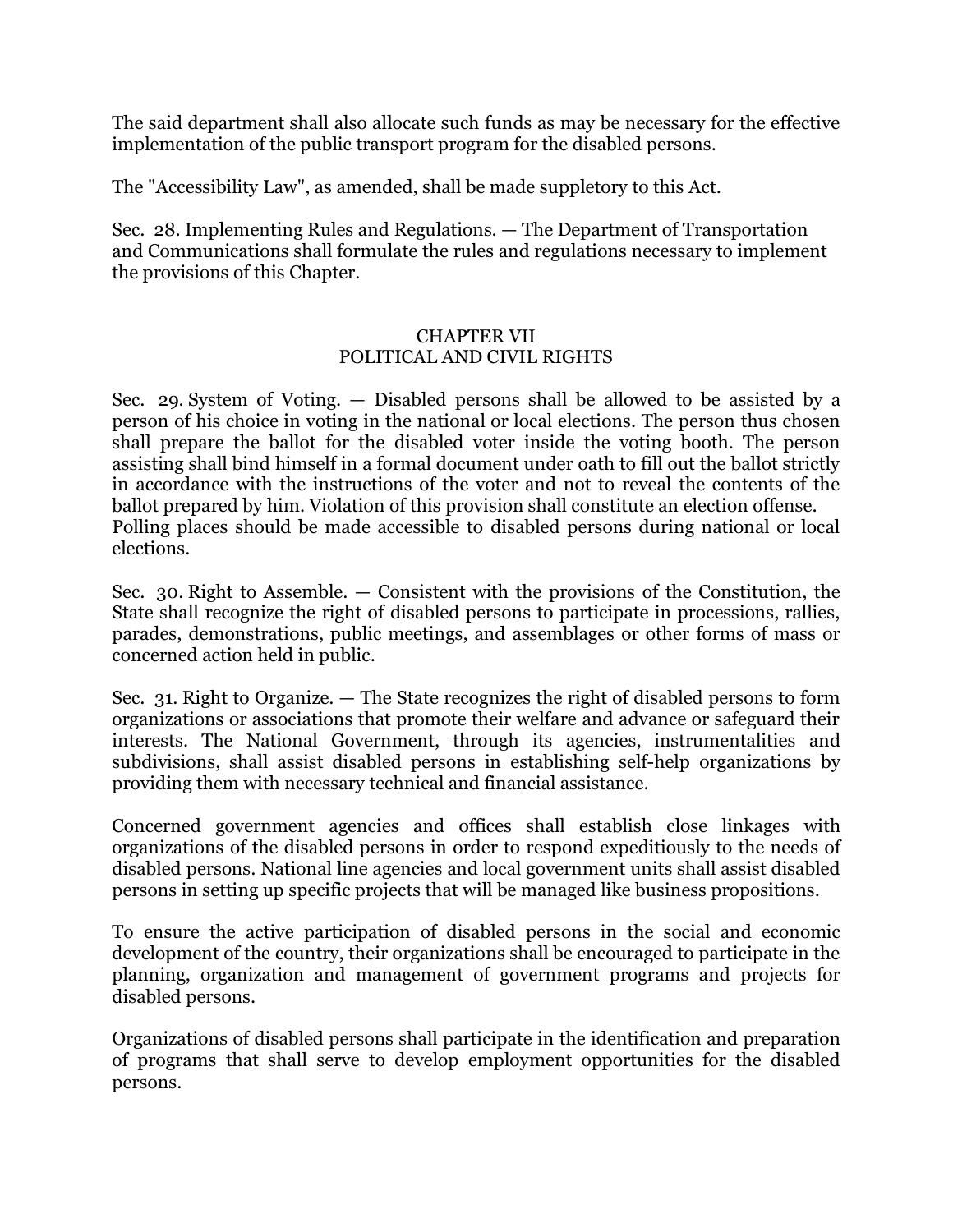## TITLE III PROHIBITION ON DISCRIMINATION AGAINST DISABLED PERSONS

## CHAPTER I DISCRIMINATION ON EMPLOYMENT

Sec. 32. Discrimination on Employment. — No entity, whether public or private, shall discriminate against a qualified disabled person by reason of disability in regard to job application procedures, the hiring, promotion, or discharge of employees, employee compensation, job training, and other terms, conditions, and privileges of employment. The following constitute acts of discrimination:

(a) Limiting, segregating or classifying a disabled job applicant in such a manner that adversely affects his work opportunities;

(b) Using qualification standards, employment tests or other selection criteria that screen out or tend to screen out a disabled person unless such standards, tests or other selection criteria are shown to be job-related for the position in question and are consistent with business necessity;

(c) Utilizing standards, criteria, or methods of administration that:

(1) have the effect of discrimination on the basis of disability; or

(2) perpetuate the discrimination of others who are subject to common administrative control.

(d) Providing less compensation, such as salary, wage or other forms of remuneration and fringe benefits, to a qualified disabled employee, by reason of his disability, than the amount to which a non-disabled person performing the same work is entitled;

(e) Favoring a non-disabled employee over a qualified disabled employee with respect to promotion, training opportunities, study and scholarship grants, solely on account of the latter's disability;

(f) Re-assigning or transferring a disabled employee to a job or position he cannot perform by reason of his disability;

(g) Dismissing or terminating the services of a disabled employee by reason of his disability unless the employer can prove that he impairs the satisfactory performance of the work involved to the prejudice of the business entity: Provided, however, That the employer first sought to provide reasonable accommodations for disabled persons;

(h) Failing to select or administer in the most effective manner employment tests which accurately reflect the skills, aptitude or other factor of the disabled applicant or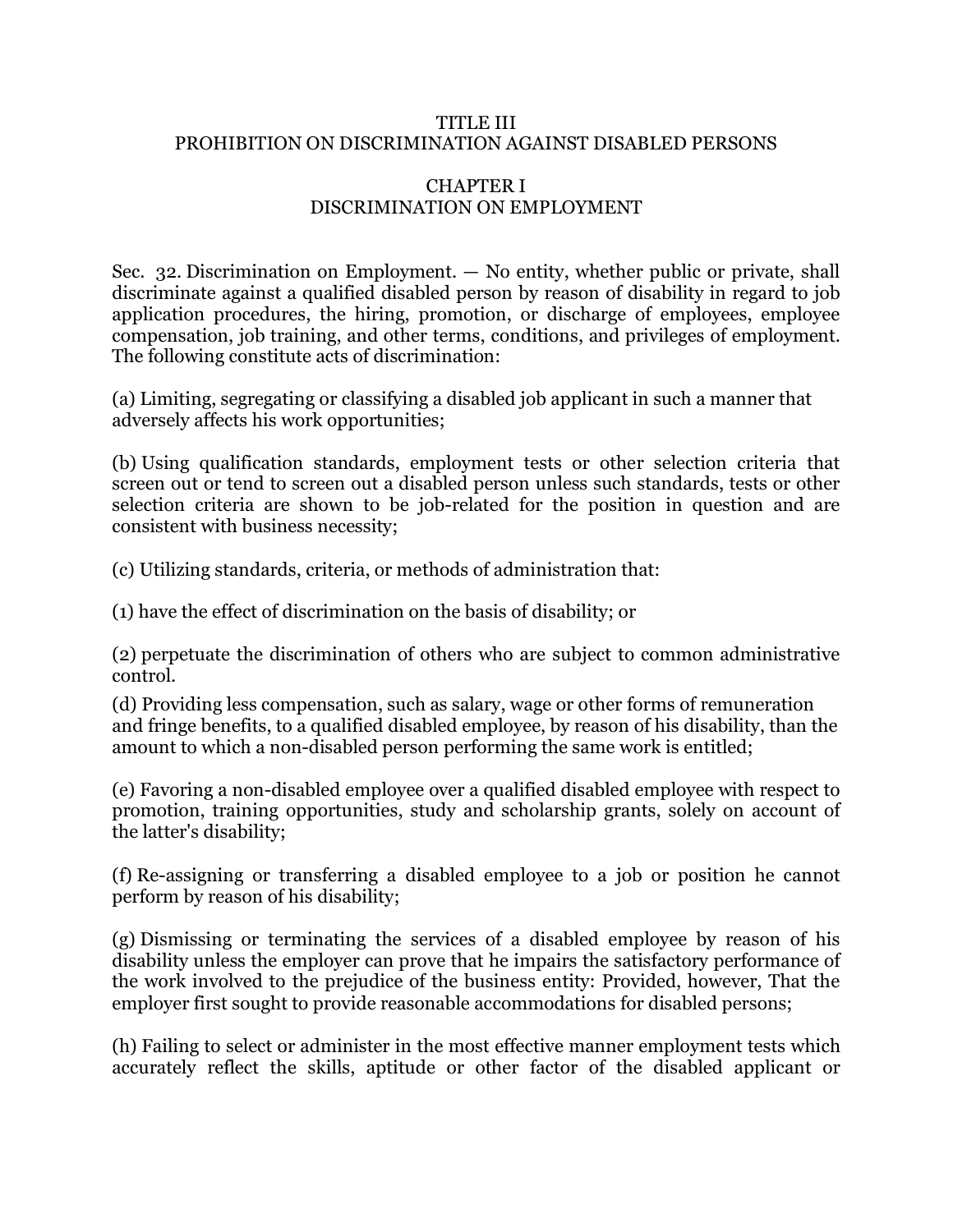employee that such tests purports to measure, rather than the impaired sensory, manual or speaking skills of such applicant or employee, if any; and

(i) Excluding disabled persons from membership in labor unions or similar organizations.

Sec. 33. Employment Entrance Examination. — Upon an offer of employment, a disabled applicant may be subjected to medical examination, on the following occasions: (a) all entering employees are subjected to such an examination regardless of disability;

(b) information obtained during the medical condition or history of the applicant is collected and maintained on separate forms and in separate medical files and is treated as a confidential medical record; Provided, however, That:

(1) supervisors and managers may be informed regarding necessary restrictions on the work or duties of the employees and necessary accommodations;

(2) first aid and safety personnel may be informed, when appropriate, if the disability may require emergency treatment;

(3) government officials investigating compliance with this Act shall be provided relevant information on request; and

(4) the results of such examination are used only in accordance with this Act.

# CHAPTER II

# DISCRIMINATION ON TRANSPORTATION

Sec. 34. Public Transportation.  $-$  It shall be considered discrimination for the franchisees or operators and personnel of sea, land, and air transportation facilities to charge higher fare or to refuse to convey a passenger, his orthopedic devices, personal effects, and merchandise by reason of his disability.

# CHAPTER III

# DISCRIMINATION ON THE USE OF PUBLIC ACCOMMODATIONS AND SERVICES

Sec. 35. Public Accommodations and Services. — For purposes of this Chapter, public accommodations and services shall include the following:

(a) an inn, hotel, motel, or other place of lodging, except for an establishment located within a building that contains not more than five (5) rooms for rent or hire and that is actually occupied by the proprietor of such establishment as the residence of such proprietor;

(b) a restaurant, bar, or other establishment serving food or drink;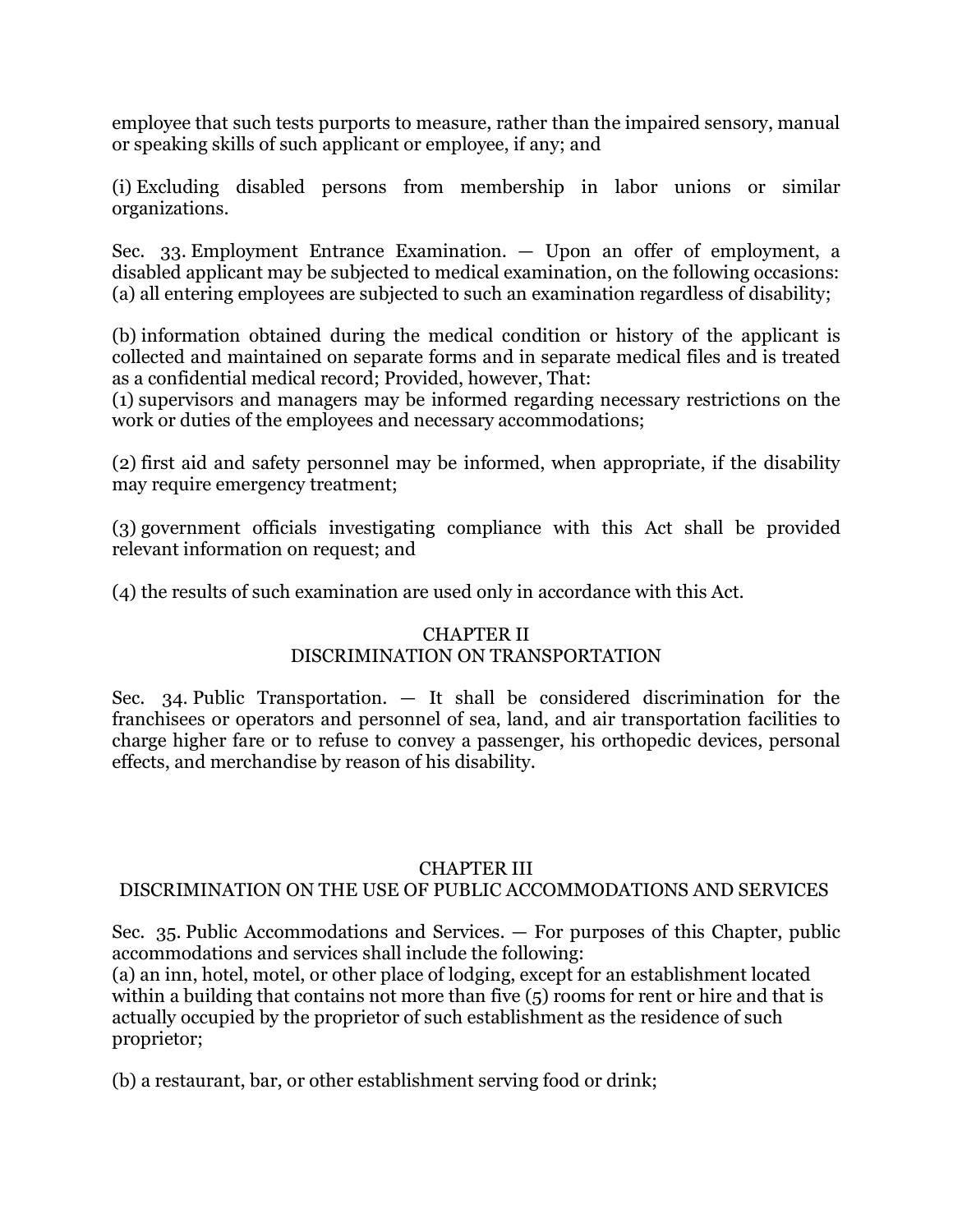(c) a motion picture, theater, concert hall, stadium, or other place of exhibition or entertainment;

(d) an auditorium, convention center, lecture hall, or other place of public gathering;

(e) a bakery, grocery store, hardware store, shopping center, or other sales or rental establishment;

(f) a bank, barber shop, beauty shop, travel service, funeral parlor, gas station, office of a lawyer, pharmacy, insurance office, professional office of a health care provider, hospital or other service establishment;

(g) a terminal, depot, or other station used for specified public transportation;

(h) a museum, gallery, library or other place of public display or collection;

(i) a park, zoo, amusement park, or other place of recreation;

(j) a nursery, elementary, secondary, undergraduate, or post-graduate private school, or other place of education;

(k) a gymnasium, health spa, bowling alley, golf course; or

(l) other place of exercise or recreation.

Sec. 36. Discrimination on the Use of Public Accommodations.  $-$  (a) No disabled person shall be discriminated on the basis of disability in the full and equal enjoyment of the goods, services, facilities, privileges, advantages or accommodations of any place of public accommodation by any person who owns, leases, or operates a place of public accommodation. The following constitute acts of discrimination:

(1) denying a disabled person, directly or through contractual, licensing, or other arrangement, the opportunity to participate in or benefit from the goods, services, facilities, privileges, advantages, or accommodations of an entity by reason of his disability;

(2) affording a disabled person, on the basis of his disability, directly or through contractual, licensing, or other arrangement, with the opportunity to participate in or benefit from a good service, facility, privilege, advantage, or accommodation that is not equal to that afforded to other able-bodied persons; and

(3) providing a disabled person, on the basis of his disability, directly or through contractual, licensing, or other arrangement, with a good, service, facility, advantage, privilege, or accommodation that is different or separate form that provided to other able-bodied persons unless such action is necessary to provide the disabled person with a good, service, facility, advantage, privilege, or accommodation, or other opportunity that is as effective as that provided to others;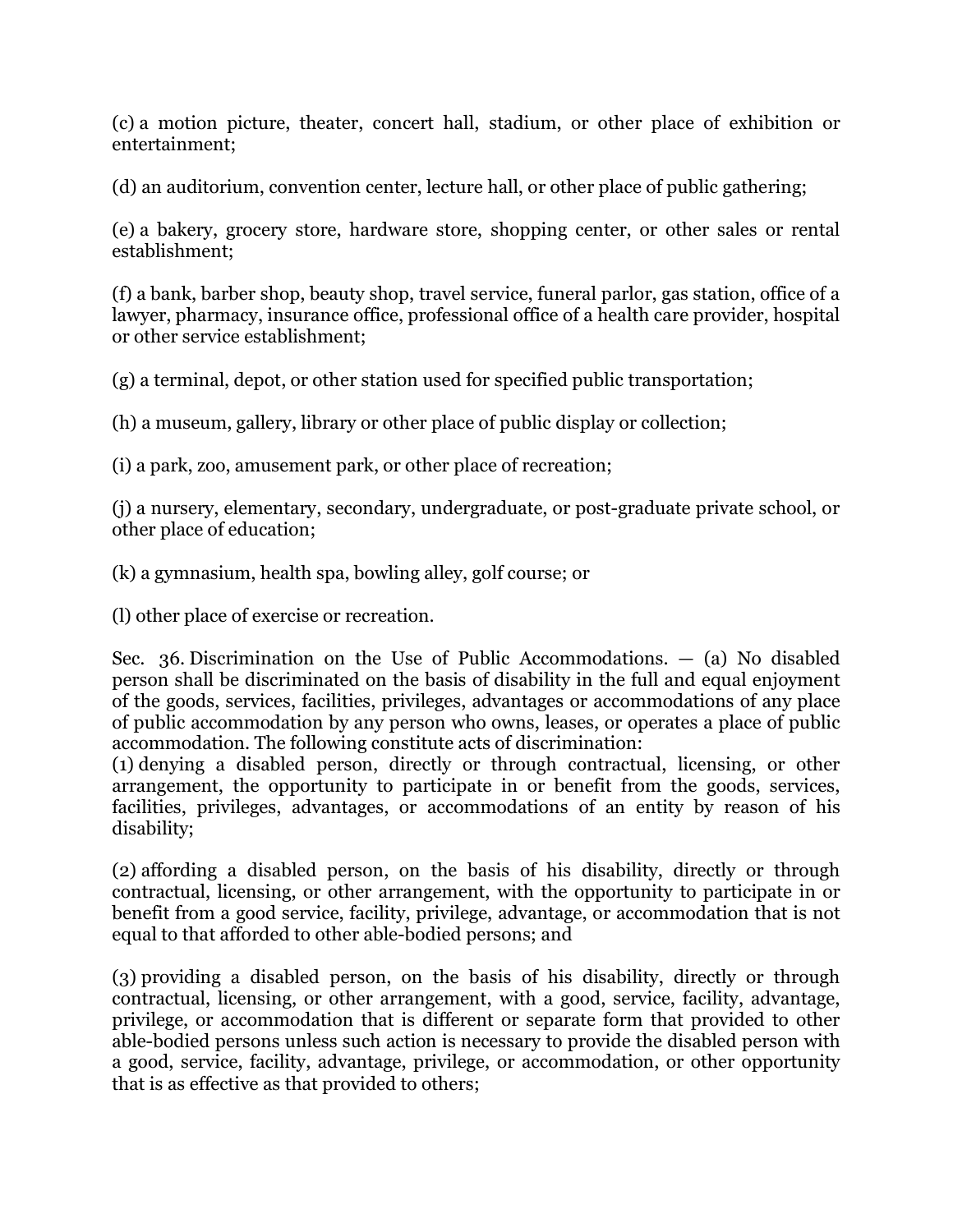For purposes of this Section, the term "individuals or class of individuals" refers to the clients or customers of the covered public accommodation that enters into the contractual, licensing or other arrangement.

(b) Integrated Settings — Goods, services, facilities, privileges, advantages, and accommodations shall be afforded to individual with a disability in the most integrated setting appropriate to the needs of the individual.

(c) Opportunity to Participate — Notwithstanding the existence of separate or different programs or activities provided in accordance with this Section, an individual with a disability shall not be denied the opportunity to participate in such programs or activities that are not separate or different.

(d) Association — It shall be discriminatory to exclude or otherwise deny equal goods, services, facilities, advantages, privileges, accommodations or other opportunities to an individual or entity because of the known disability of an individual with whom the individual or entity is known to have a relationship or association.

(e) Prohibitions — For purposes of this Section, the following shall be considered as discriminatory:

(1) the imposition or application of eligibility criteria that screen out or tend to screen out an individual with a disability or any class or individuals with disabilities from fully and equally enjoying any goods, services, facilities, privileges, advantages, or accommodations, unless such criteria can be shown to be necessary for the provision of the goods, services, facilities, privileges, or accommodations being offered;

(2) a failure to make reasonable modifications in policies, practices, or procedures, when such modifications are necessary to afford such goods, services, facilities, privileges, advantages, or accommodations to individuals with disabilities, unless the entity can demonstrate that making such modifications would fundamentally alter the nature of the goods, facilities, services, privileges, advantages, or accommodations;

(3) failure to take such steps as may be necessary to ensure that no individual with a disability is excluded, denied services, segregated or otherwise treated differently than other individuals because of the absence of auxiliary aids and services, unless the entity can demonstrate that taking such steps would fundamentally alter the nature of the good, service, facility, privilege, advantage or accommodation being offered or would result in undue burden;

(4) a failure to remove architectural barriers, and communication barriers that are structural in nature, in existing facilities, where such removal is readily achievable; and

(5) where an entity can demonstrate that the removal of a barrier under clause (4) is not readily achievable, a failure to make such goods, services, facilities, privileges, advantages, or accommodations available through alternative methods if such methods are readily achievable.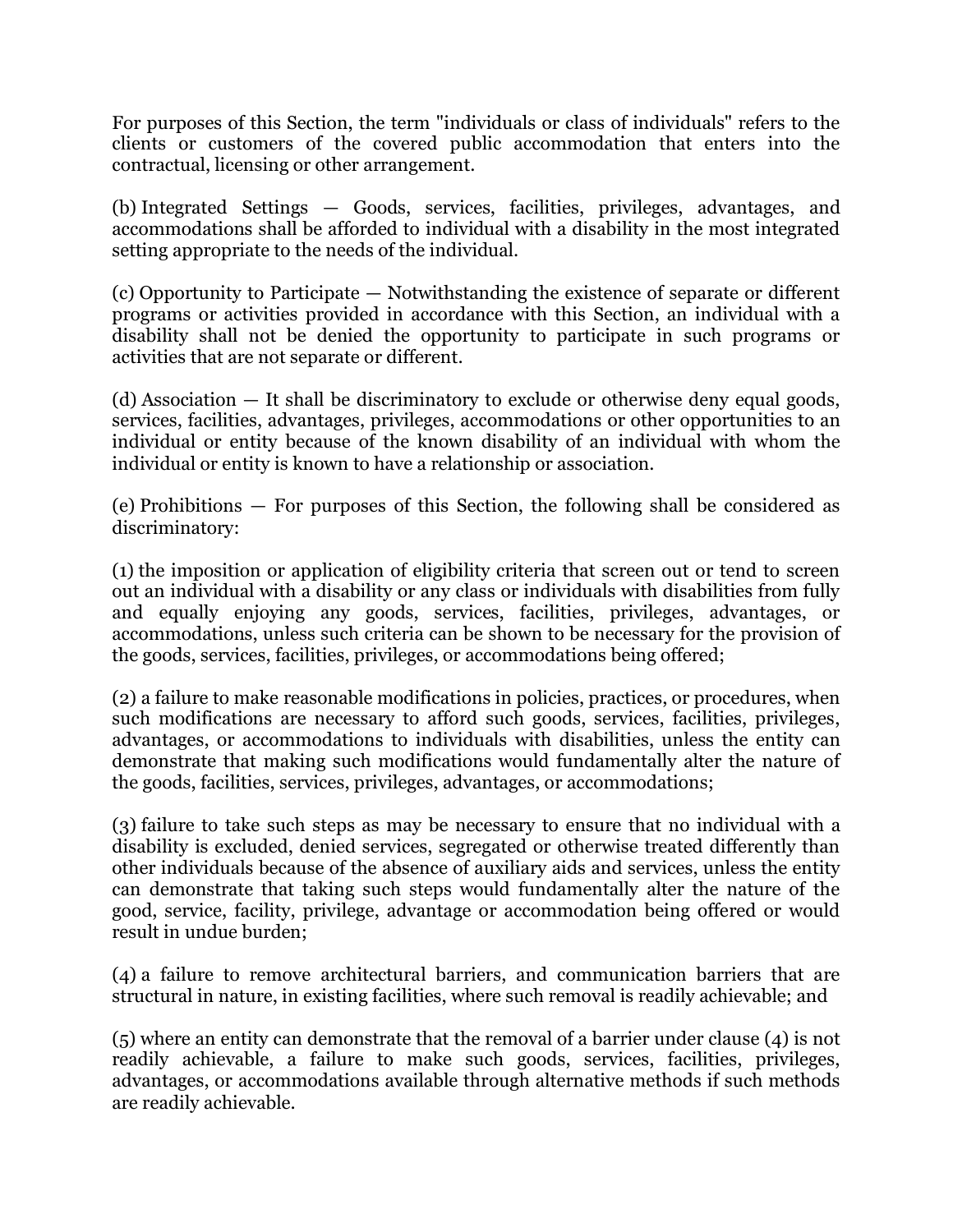Sec. 37. Use of Government Recreational or Sports Centers Free of Charge. — Recreational or sports centers owned or operated by the Government shall be used, free of charge, by marginalized disabled persons during their social, sports or recreational activities.

Sec. 38. Implementing Rules and Regulations. — The Department of Public Works and Highways shall formulate the rules and regulations necessary to implement the provisions of this Chapter.

#### TITLE IV

## FINAL PROVISIONS

Sec. 39. Housing Program. — The National Government shall take into consideration in its national shelter program the special housing requirements of disabled persons.

Sec. 40. Role of National Agencies and Local Government Units. — Local government units shall promote the establishment of organizations of disabled persons in their respective territorial jurisdictions. National agencies and local government units may enter into joint ventures with organizations or associations of disabled persons to explore livelihood opportunities and other undertakings that shall enhance the health, physical fitness and the economic and social well-being of disabled persons.

Sec. 41. Support From Nongovernment Organizations. — Nongovernment organizations or private volunteer organizations dedicated to the purpose of promoting and enhancing the welfare of disabled persons shall, as they, are hereby encouraged, become partners of the Government in the implementation of vocational rehabilitation measures and other related programs and projects. Accordingly, their participation in the implementation of said measures, programs and projects is to be extended all possible support by the Government.

The Government shall sponsor a volunteer service program which shall harness the involvement of private individuals in the provision of assistance to disabled persons.

Sec. 42. Tax Incentives.  $-$  (a) Any donation, bequest, subsidy or financial aid which may be made to government agencies engaged in the rehabilitation of disabled persons and organizations of disabled persons shall be exempt from the donor's tax subject to the provisions of Section 94 of the National Internal Revenue Code (NIRC), as amended and shall be allowed as deductions from the donor's gross income for purposes of computing the taxable income subject to the provisions of Section 29 (h) of the Code.

(b) Donations from foreign countries shall be exempt from taxes and duties on importation subject to the provisions of Section 105 of the Tariff and Customs Code of the Philippines, as amended, Section 103 of the NIRC, as amended and other relevant laws and international agreements.

(c) Local manufacturing or technical aids and appliances used by disabled persons shall be considered as a preferred area of investment subject to the provisions of Executive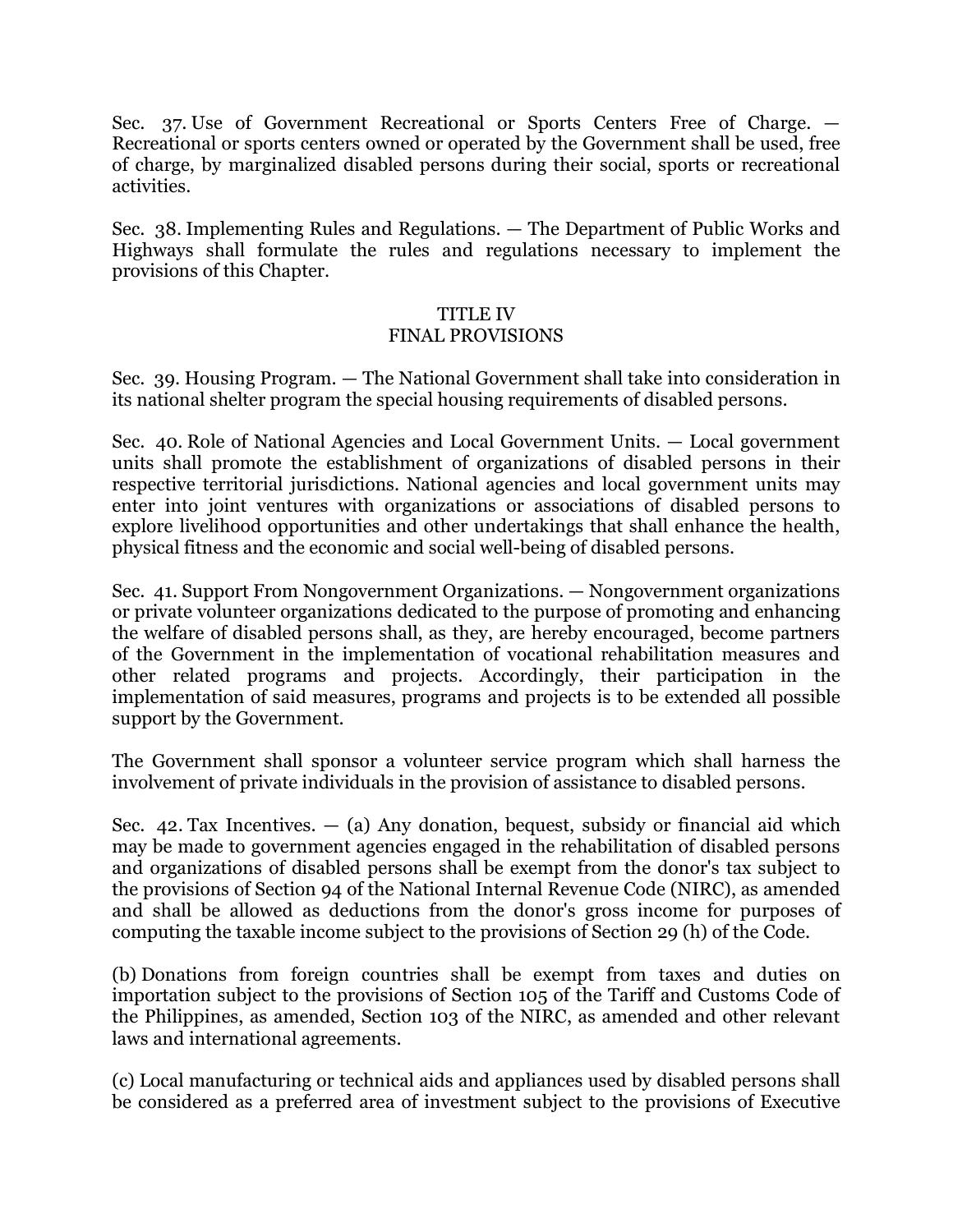Order No. 226 otherwise known as the "Omnibus Investments Code of 1987" and, as such, shall enjoy the rights, privileges and incentives as provided in said Code such as, but not limited, to the following:

- (1) repatriation of investments;
- (2) remittance of earnings;
- (3) remittance of payments on foreign contracts;
- (4) freedom from expropriations;
- (5) freedom from requisition of investment;
- (6) income tax holiday;
- (7) additional deduction for labor expense;
- (8) tax and duty exemption on imported capital equipment;
- (9) tax credit on domestic capital equipment;
- (10) exemption from contractor's tax;
- (11) simplification of customs procedures;
- (12) unrestricted use of consigned equipment;
- (13) employment of foreign nationals;
- (14) tax credit for taxes and duties on raw materials;
- (15) access to bonded manufacturing/traded warehouse system;
- (16) exemption from taxes and duties on imported spare parts; and
- (17) exemption from wharfage dues and any export tax, duty, impost and fee.

Sec. 43. Continuity Clause. — Should any department or agency tasked with the enforcement or formulation of rules and regulations and guidelines for implementation of any provision of this Act is abolished, merged with another department or agency or modified, such shall not affect the enforcement or formulation of rules, regulations and guidelines for implementation of this Act to the effect that —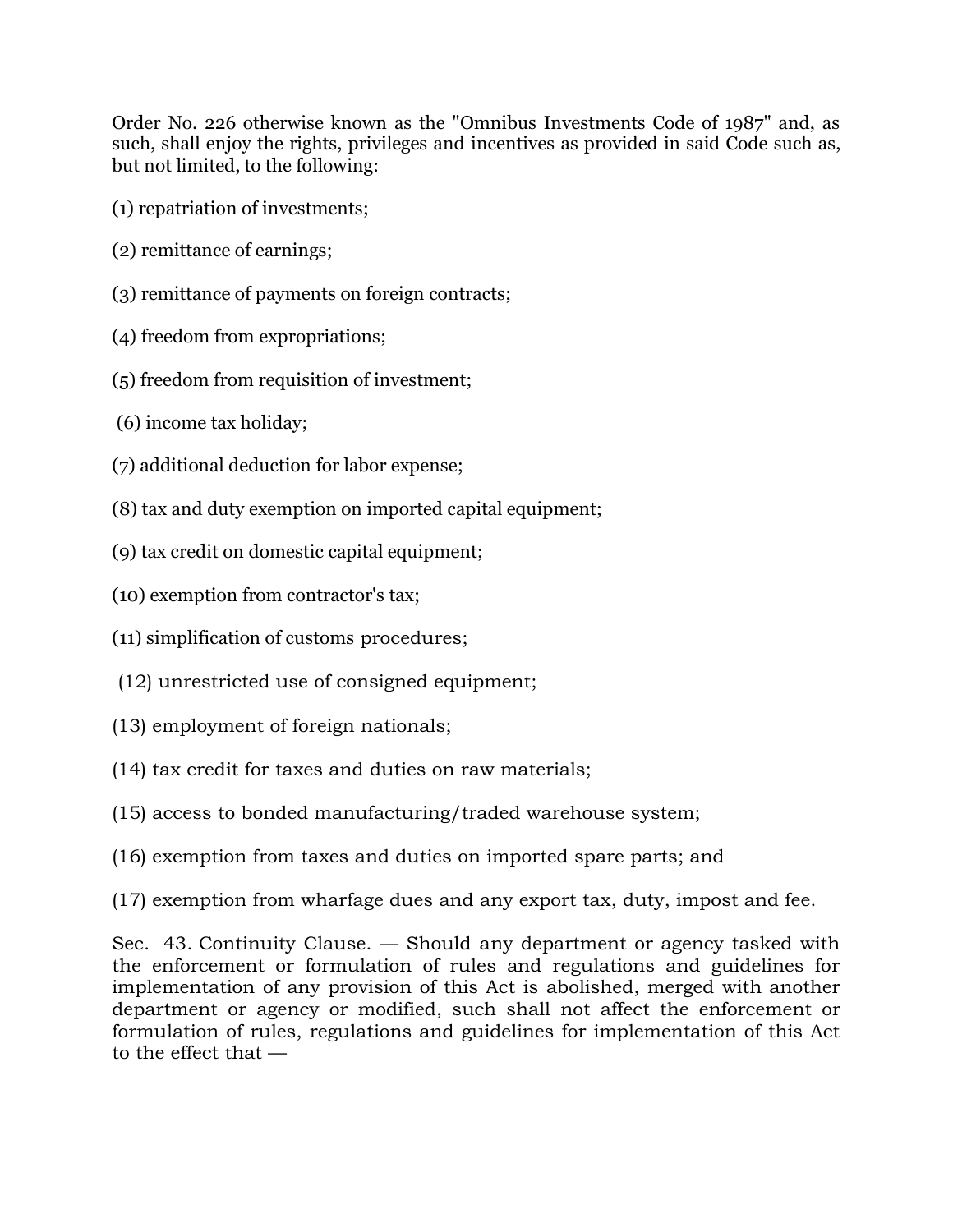(a) In case of abolition, the department or agency established to replace the abolished department or agency shall take-over the functions under this Act of the abolished department or agency.

(b) In case the department or agency tasked with the enforcement or formulation of rules, regulations and guidelines for implementation of this Act is merged with another department or agency, the former shall continue the functions under this Act of the merged department or agency.

(c) In case of modification, the department or agency modified shall continue the functions under this Act of the department or agency that has undergone the modification.

Sec. 44. Enforcement by the Secretary of Justice. —

(a) Denial of Right

(1) Duty to Investigate — the Secretary of Justice shall investigate alleged violations of this Act, and shall undertake periodic reviews of compliance of covered entities under this Act.

(b) Potential Violations — If the Secretary of Justice has reasonable cause to believe that —

(1) any person or group of persons is engaged in a pattern or practice of discrimination under this Act; or

(2) any person or group or persons has been discriminated against under this Act and such discrimination raises an issue of general public importance, the Secretary of Justice may commence a legal action in any appropriate court.

Sec. 45. Authority of Court. — The court may grant any equitable relief that such court considers to be appropriate, including, to the extent required by this Act:

(a) granting temporary, preliminary or permanent relief;

(b) providing an auxiliary aid or service, modification of policy, practice or procedure, or alternative method; and

(c) making facilities readily accessible to and usable by individuals with disabilities.

Sec. 46. Penal Clause.  $-$  (a) Any person who violates any provision of this Act shall suffer the following penalties:

(1) for the first violation, a fine of not less than Fifty thousand pesos (P50,000.00) but not exceeding One hundred thousand pesos (P100,000.00) or imprisonment of not less than six (6) months but not more than two (2) years, or both at the discretion of the court; and

(2) for any subsequent violation, a fine of not less than One hundred thousand pesos (P100,000.00) but not exceeding Two hundred thousand pesos